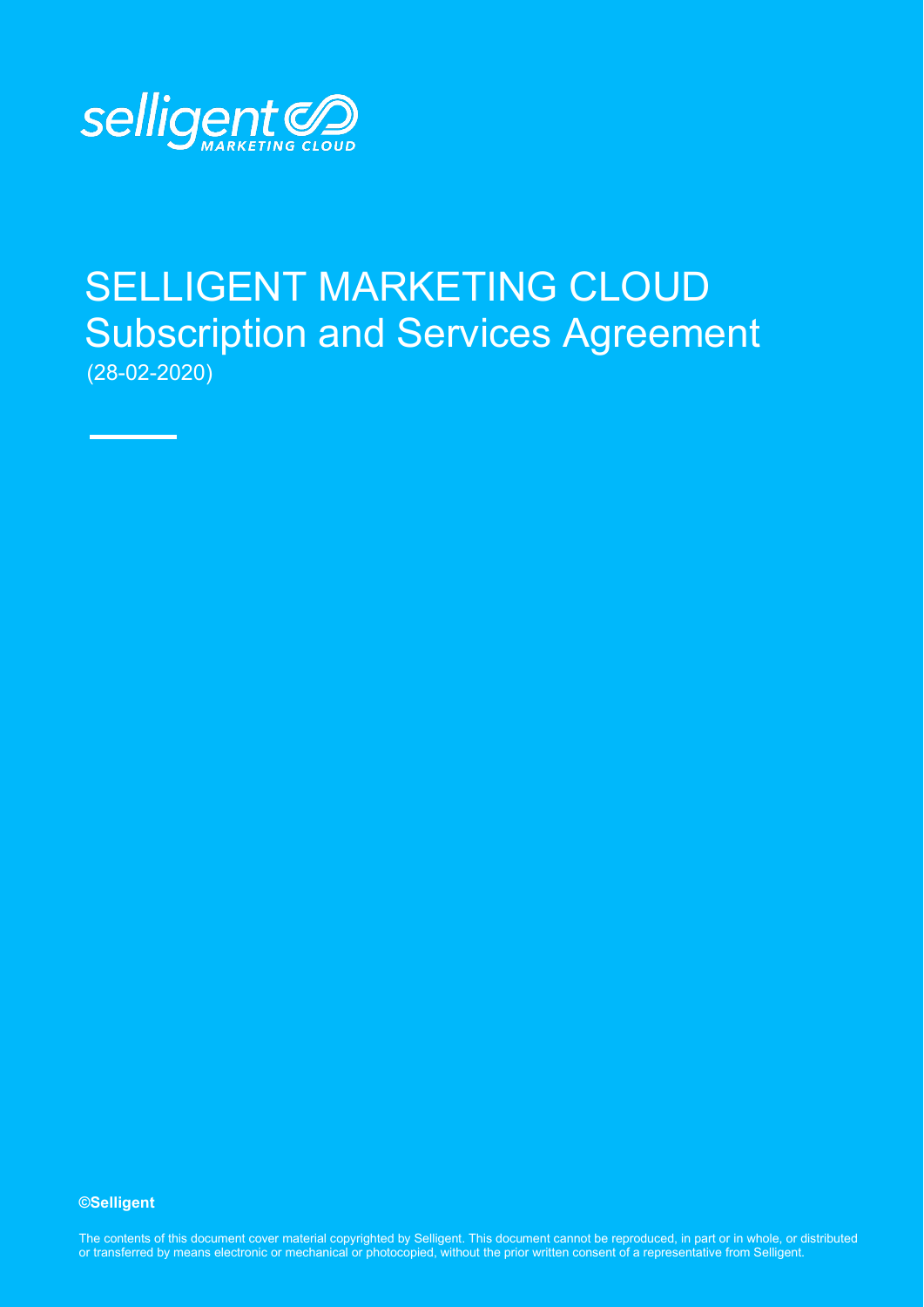

# **SELLIGENT MARKETING CLOUD SUBSCRIPTION AND SERVICES AGREEMENT**

THIS SUBSCRIPTION AND SERVICES AGREEMENT GOVERNS ACQUISITION AND USE OF SELLIGENT'S SERVICES BY THE CLIENT. BY EXECUTING A SALES ORDER AND/OR STATEMENT OF WORK THAT REFERENCES THIS AGREEMENT, THE CLIENT AGREES TO ALL OF THE TERMS AND CONDITIONS OF THIS AGREEMENT. THE INDIVIDUAL ENTERING INTO THIS AGREEMENT ON BEHALF OF A COMPANY OR OTHER LEGAL ENTITY REPRESENTS TO HAVE THE AUTHORITY TO BIND SUCH ENTITY AND ITS AFFILIATES TO THESE TERMS AND CONDITIONS. ANY INDIVIDUAL WHO DOES NOT HAVE SUCH AUTHORITY, OR IF YOU DO NOT AGREE WITH ALL OF THESE TERMS AND CONDITIONS, MUST NOT ACCEPT THIS AGREEMENT. ANY CLIENT WHO DOES NOT AGREE WITH THESE TERMS AND CONDITIONS MAY NOT ACCESS OR USE THE SERVICES.

This Agreement was last updated on **February 28, 2020**, it is effective between the Client and Selligent as of the date of a Sales Order and/or Statement of Work is executed by both parties ("Effective Date").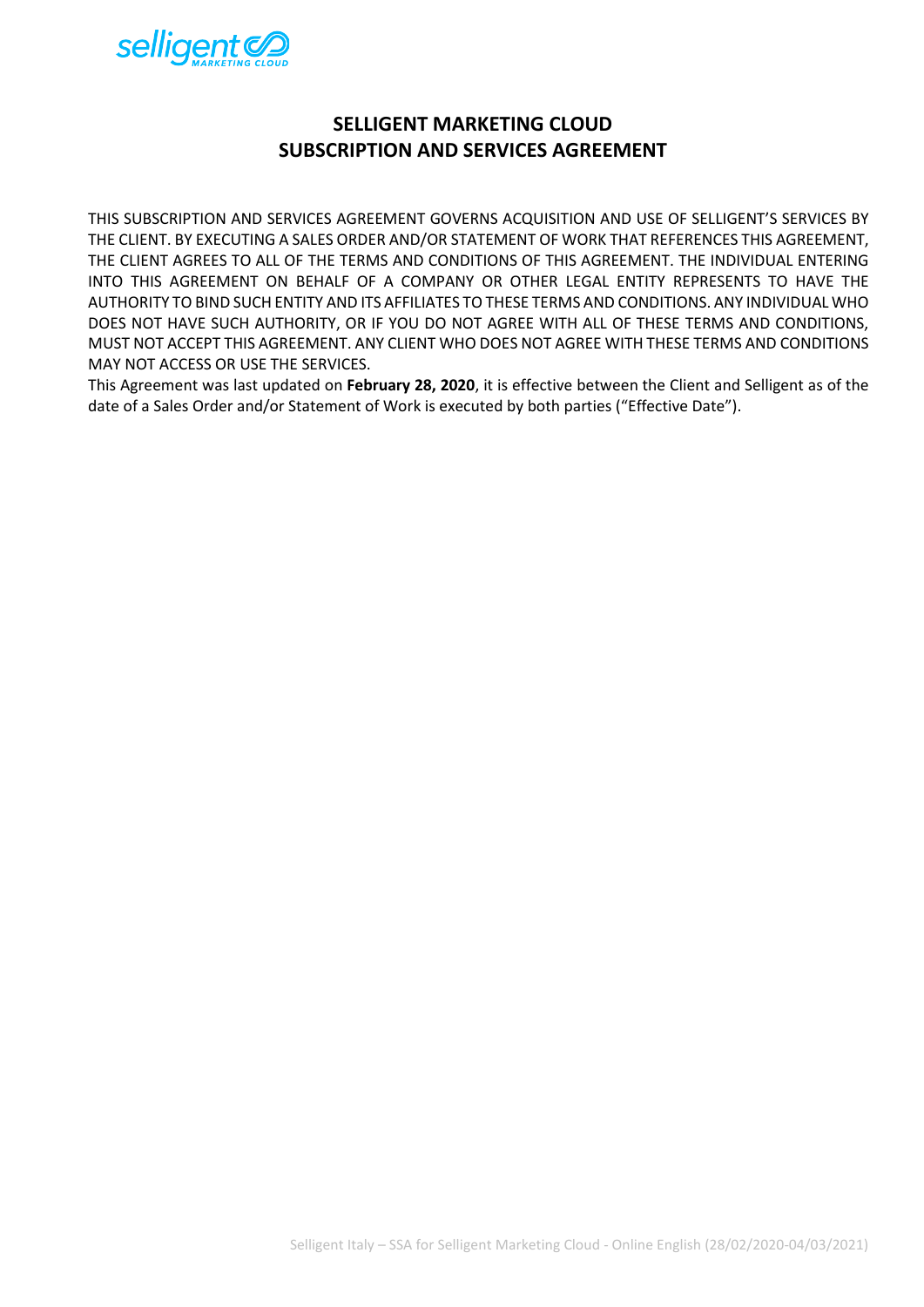#### **Article 1.- Definitions**

**"***Agreement***"** means this Subscription and Services Agreement, the Service Order(s) and the other documents as listed below, in prevailing order should there be conflicting provisions:

| 1° Selligent Service Order(s)                            |
|----------------------------------------------------------|
| 2° Specific Terms, as applicable                         |
| 3° Data Processing Agreement ("DPA")                     |
| 4° Selligent Support and Service Level Agreement ("SLA") |
| 5° Subscription and Services Agreement ("SSA")           |
|                                                          |

**"***Acceptable Use Policy***" or "***AUP***"** refers to the required actions and practices, as well as those actions and practices that are unacceptable and prohibited, with respect to the Client's use of any product or Service created, developed, sold, licensed, delivered, supplied or performed by Selligent.

"*Affiliates*" means any entity that controls, is controlled by, or is under common control with the named entity ("Affiliates"), where "control" is defined as the ownership of at least 51% of the equity or beneficial interests of such entity or the right to vote for or appoint a majority of the board of directors or other governing body of such entity.

**"***Client***"** includes any Affiliates of the signing entity and any and all employees, agents (third party service providers), or subcontractors of Client who access or otherwise use the Services provided under a specific Service Order and/or perform services incidental thereto. Signing entity shall assume any liability arising out of acts or omissions of its Affiliates, employees, agents (third party service providers) or subcontractors under this Agreement. For the avoidance of doubt, only the signing entity and Selligent are party to the Agreement.

**"***Client Data***"** means all data, documentation, content or information submitted by or on behalf of Client for the purpose of performing the Subscription Services, or generated and used by the Subscription Services, including personal data, audio-visual design (such as photographic images, animations, illustrations) or other identifying or branding elements of Client or its customers to enable performance of the Services.

"*Deliverables*" means certain work product, limited to content specific to Client and excluding any retained, common, reusable or generic elements or methodologies, if any, as described in an SOW for Project Services.

**"***Documentation***"** means the information provided by Selligent describing operation and use of the Service(s), by any means of delivery, whether at Client's request or otherwise, along with any other information provided to Selligent's clients generally, and all such items as updated from time to time.

**"***Platform***"** means the technical infrastructure Selligent has in place to provide the Subscription Services for Client.

**"***Project Services***"** means project or data services, of which timing and staff availability are planned with Client. Project Services can be (but are not limited to) auditing the quality of databases, project management, technical integration services, campaign creation services, consultancy services and training services.

**"***Service Order***"** means a Sales Order for Subscription Services, a Project Services order ("Statement of Work") or other form, specifying, amongst others, the scope of Services ordered, its subscription term and the applicable fees. All such forms are executed under this Subscription and Services Agreement and deemed incorporated herein.

**"***Services***"** means the Subscription Services, Project Services and Support Services that Client orders under this Agreement.

**"***Subscription Services***"** means access to software module(s) made available by Selligent to Client (e.g. Selligent Marketing Cloud Base, channels or options) in a Software as a Service mode within the limits set out in the Sales Order.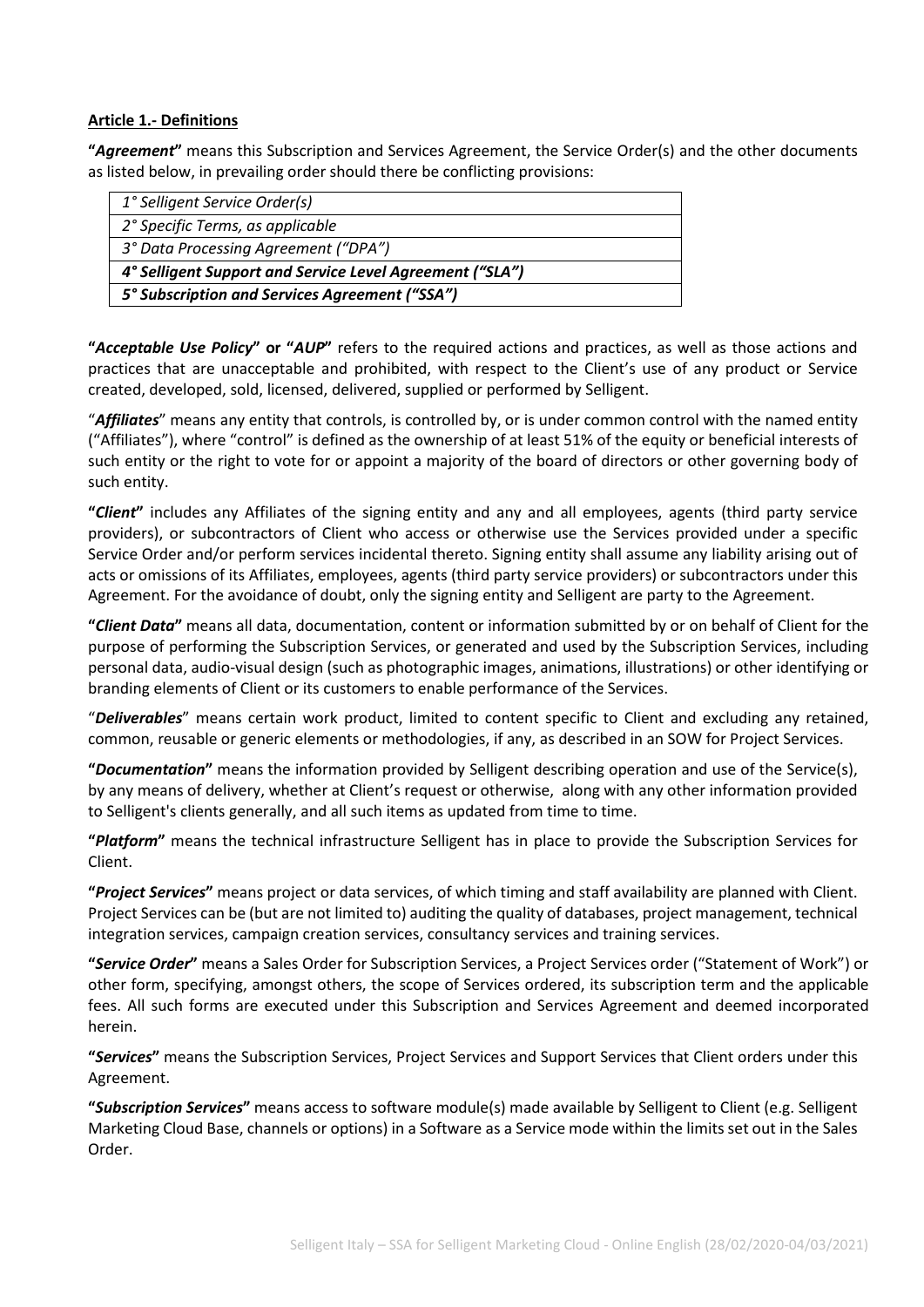**"***Subscription Term***"** means the term specified in the applicable Sales Order during which Client can use the Subscription Services.

**"***Support Services***"** means helpdesk and technical support services which are by nature consumed on an ad-hoc basis and cannot be planned. Selligent provides permanent availability for those services governed by the conditions in the SLA.

**"***Usage Rights***"** means those rights to use the Subscription Services within the limits set out in the Sales Order.

**"***User***"** means any individual expressly authorized by Client to use the Services and to whom Client has supplied a user identification and password, such as employees, agents (third-party service providers) or subcontractors.

# **Article 2.- Object**

2.1. Subject to the terms of this Agreement, Selligent grants Client, within the limits set out in the Sales Order, the non-transferable, non-exclusive, non-sublicenseable right to use the Subscription Services ordered under such Sales Order.

2.2. Selligent will also provide Client with Project Services, Success Services and Support Services as indicated in a Sales Order or Statement of Work.

2.3. Client does not have any right, claim or interest whatsoever relating to the Services other than those granted under this Agreement.

2.4. Selligent is authorised to engage and exchange subcontractors for the performance of its contractual obligations under this Agreement in compliance with the applicable provisions in the DPA. Selligent is responsible for any acts or omissions of such subcontractors under this Agreement as if such acts or omissions were performed by Selligent directly.

2.5. Ordering of one or more Subscription Services is not contingent on the delivery of any future functionality or features, nor on any oral or written private or public comments made by Selligent in relation to such future functionality or features.

2.6. Selligent and its technical partners are authorized to examine the Platform and the Services at any time without prior consent in the context of maintenance operations, installation of patches and Client support.

2.7. Selligent may analyse the Subscription Services to gather information in relation to Client's use of the Subscription Services to improve its products and services, without accessing Client Data.

#### **Article 3.- Selligent's Obligations – Reservation of Rights**

3.1. Selligent shall provide the Service(s) in a workmanlike manner consistent with general industry standards reasonably applicable to the provision thereof. Subject to maintenance and downtime contemplated in the SLA, if Client notifies Selligent in writing, within thirty (30) calendar days of receipt thereof, of the failure of any unaltered version of any Deliverables specified in an applicable Statement of Work or any Subscription Services ordered in a Sales Order, to perform as described in any Documentation or set forth in an applicable Statement of Work ("Error(s)"), Client's sole remedy and Selligent's sole liability with respect to the noted Errors in the unaltered versions of such Deliverables or Subscription Services, shall be to attempt to correct those Errors. Should any Errors contained within any of the Deliverables or with respect to any Subscription Services result from a denial of services attack, or from Client's, or any third party's actions, alterations, modifications or adjustments to the same, Selligent may, in its sole discretion, attempt to correct those Errors, on a time and materials basis at its then-current rates.

3.2. Client acknowledges that timeframes specified in any Service Order are only estimates and that actual performance times will be dependent upon Client's timely provision of accurate and properly formatted data, feedback and access to key personnel reasonably requested by Selligent from time-to-time. Selligent shall not be account able for any performance delays caused by Client's failure to timely provide such data, access or feedback required for its performance. In such an event, estimated timetables shall be extended accordingly, and fees may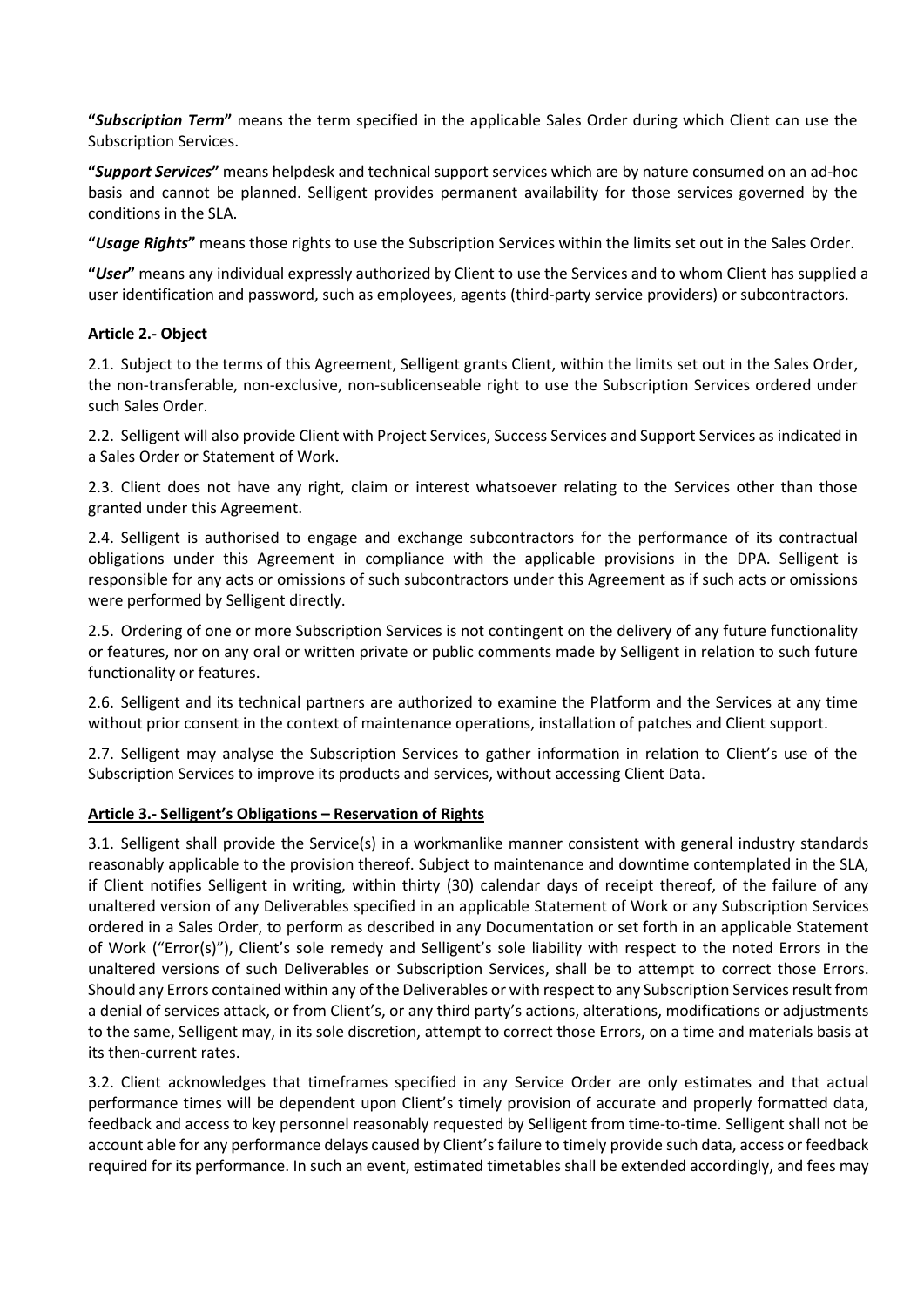be increased as a result of such delays.

# **Article 4.- Client's Obligations**

4.1. Client shall use the Services for internal business purposes only. Client is solely responsible for the use of the Platform and the Services under Client's user accounts and acknowledges having been sufficiently informed about the Services specificities. Client (i) shall implement the necessary measures to prevent unauthorized access to, or use of, the Services, and will promptly notify Selligent of any such unauthorized access or use of which Client becomes aware; (ii) has sole responsibility for the accuracy, quality, integrity, legality, reliability and appropriateness, and, in general, the content of Client Data stored in the Platform and used by the Services; and (iii) shall comply with all applicable laws and Selligent's reasonable instructions and recommendations with respect to the Services.

4.2. Client is responsible for the provision and use of the appropriate equipment, including computers, computer operating system and web browser, needed to connect to and use the Services. Client shall ensure that this equipment complies with the specifications set forth in the Documentation.

4.3. Client will ensure that any User using the Services (i) has followed the on-line training made available by Selligent and is properly certified, or has been properly trained by Selligent certified trainers, the latter training being billable; and (ii) uses the Services in accordance with the acceptable use of the Services as set forth in Article 8 below. In particular, this implies that the quality of the databases used for sending e-mails complies with the acceptable use of the Services. Should the quality appear to be below such acceptable use after the database audit performed as part of the set-up services and fees, Selligent will make the necessary recommendations in collaboration with Client. Implementation of the recommendations will be charged at the agreed rates for Project Services subject to Client's prior approval.

#### **Article 5.- Evolution of the Services**

Selligent reserves the right to update, upgrade or discontinue features of the Services. No functionality of the Services will be materially decreased from that available as of the ordering of such Services. In case of a major upgrade, Client shall be provided with a prior reasonable notification via the Platform.

# **Article 6.- Data Ownership and Protection**

6.1. Subject to the terms of the DPA and Selligent's Privacy Policy available at: https://www.selligent.com/privacy-policy, Client agrees that Selligent may process Client Data.

6.2. Client Data remain Client's exclusive property. Client hereby grants to Selligent a non-exclusive, nontransferable license to use, perform and display identifying or branding elements of Client during the Subscription Term solely to allow Selligent and/or its Affiliates to perform its obligations as stated herein.

6.3. Selligent's back-up procedure is described in the SLA. However, Client acknowledges that the Services are not meant to replace Client's need for making copies of its primary Client data source. Client is responsible for maintaining copies of its primary Client data.

6.4. Client Data may be retrieved by Client from the Platform at any time during the term of this Agreement. Upon specific request by Client made at the latest ten (10) working days prior to the effective date of termination or expiration of this Agreement, Selligent may return Client Data to Client through FTPS or SFTP. All complaints relating to the return of the data must be notified to Selligent in writing within ten (10) working days of the return, failing which all rights whatsoever will be null and void. The Client Data will be returned in a format that can be run on standard database systems. Client will be invoiced for the costs related to such return at the agreed rates for Project Services subject to a cap of €1,000. After termination of the Agreement, Selligent shall have no obligation to maintain or provide Client Data and shall thereafter, delete all Client Data in its systems or otherwise in its possession or control.

#### **Article 7.- Intellectual Property**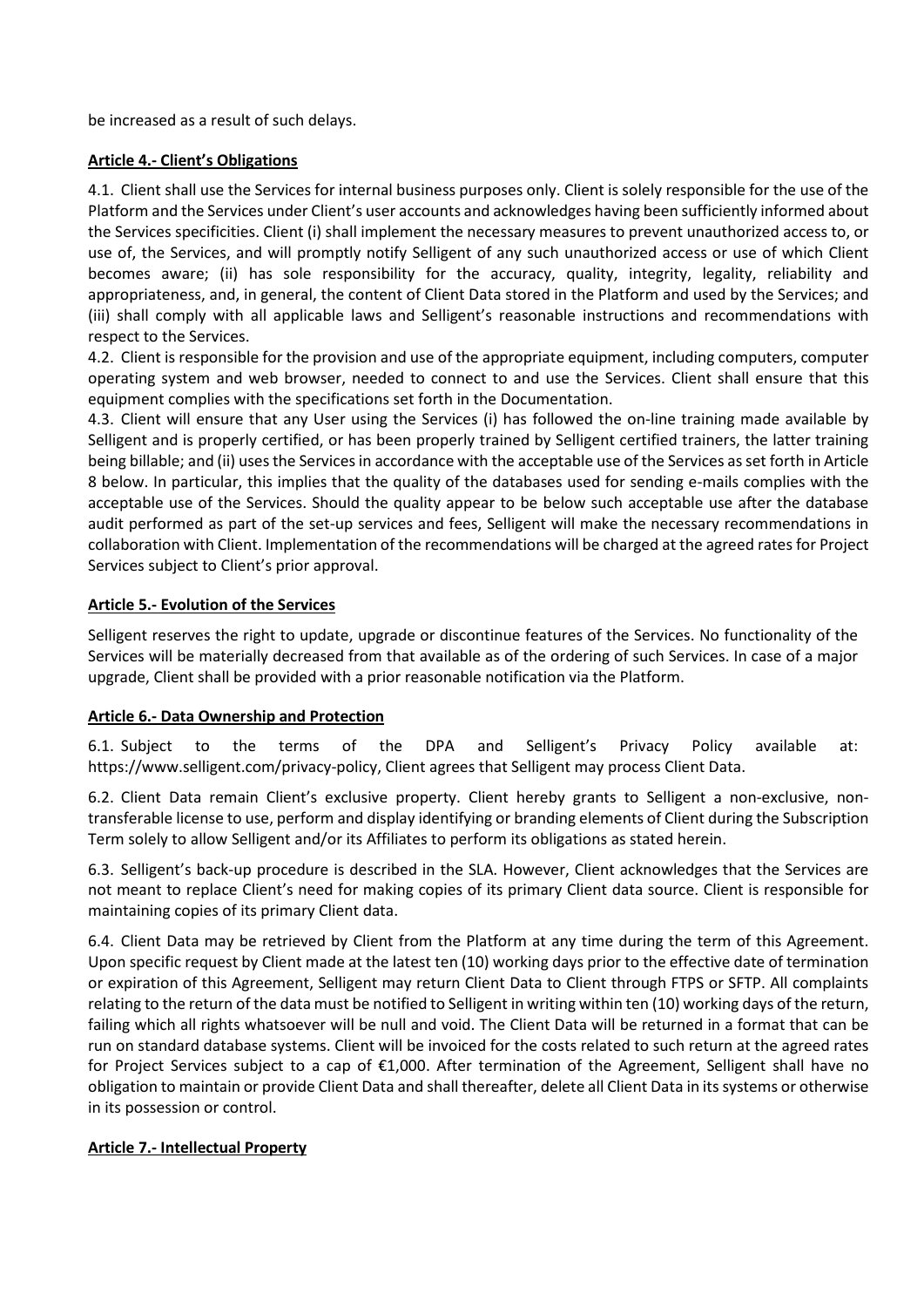7.1. Client acknowledges that in providing the Services, Selligent uses original and any copies (by whomever produced), updates or extensions of (a) Selligent and/or its Affiliates' company name(s), copyright(s), trademark(s), logo(s), domain name(s), the product and service name(s) associated with the Services and other trademarks and service marks, (b) certain audio and visual information and (c) other technology, software, hardware, products, processes, algorithms, user interfaces, know-how and other trade secrets, techniques, designs, inventions and other tangible and intangible technical material or information (collectively "Selligent Technology"), and that the Selligent Technology is covered by intellectual property rights owned or licensed by Selligent and/or its Affiliates (collectively "Selligent IP Rights"). Certain components of the Selligent Technology may be provided by third-party providers, and are subject to Specific Terms as may be indicated in the applicable Sales Order. Such third-party components are the intellectual property of the specific providers, and as such, no right, title or interests, other than the right to utilize the Services as described herein, shall vest in the Client. Selligent IP Rights, and its suppliers, include all copies, updates or additions, including any new functions, that may be developed for Client. The intellectual property rights on any improvement, design contributions or derivative works conceived or created by either party in or to the Services will also be exclusively owned by Selligent or its suppliers. Other than as expressly set forth in this Agreement, no right, title, license or any other rights in or to the Selligent Technology or Selligent IP Rights are granted to Client.

7.2. Documents, software or hardware made available to Selligent by Client shall be and remain the sole and exclusive property of Client or its suppliers.

7.3. Selligent represents to Client that it has the right to enter into this Agreement and grant the Usage Rights provided herein.

7.4. Selligent shall defend Client against any claim brought against Client by a third party alleging that the use of the Services as contemplated hereunder constitutes a direct infringement or misappropriation of a patent claim, copyright or trademark or trade secret of such third party, and Selligent will pay damages finally awarded against Client (or the amount of any settlement Selligent enters into) with respect to such claims, provided Client (a) promptly gives written notice of such claim to Selligent (but only to the extent that delay in giving notice materially impairs Selligent's ability to defend the claim); and (b) gives Selligent primary control of the defense and settlement of the claim. This obligation of Selligent shall not apply if the alleged infringement or misappropriation results from a use of the Services in violation of this Agreement by the Client or its Users.

7.5. Selligent shall have primary control of the defense of the claim and may agree on any settlement provided Selligent will not enter into or agree to any settlement that imposes any obligation on Client without Client's prior written consent. Selligent will not admit liability on behalf of Client. In case Client rejects the defense by Selligent or the control of such defense by Selligent, Selligent shall be released of any obligation under this Article 7. Client shall provide Selligent with full assistance in such defense and can participate to the defense at its own expense and with its own counsel. Selligent shall keep Client advised of the status of the claim and will consider in good faith recommendations made by Client with respect to the claim.

7.6. Selligent reserves the right to cease such defense of any claim in the event the Services are no longer alleged to infringe or misappropriate, or are held not to infringe or misappropriate, the third party's rights.

7.7. In the event a claim under this Article is made, or is, in Selligent's reasonable opinion, likely to be made, Selligent may, at its sole discretion and expense: (i) procure for Client the right to continue using the Services under the terms of this Agreement; or (ii) replace or modify the Services to be non-infringing without material decrease in functionality. If the foregoing options are not reasonably available, Selligent may terminate the infringing Services and refund all prepaid fees to Client, without any additional compensation or damages.

Selligent's obligations under this Article 7 shall be Client's sole remedy for any above claim and action, without prejudice to the application of mandatory law.

# **Article 8.- Acceptable use of the Services - Restrictions**

8.1. Selligent grants Client a limited, non-exclusive, non-transferable, non-sublicenseable, right to access and use the Service(s) in accordance with all the terms and conditions of this Agreement. Client must comply with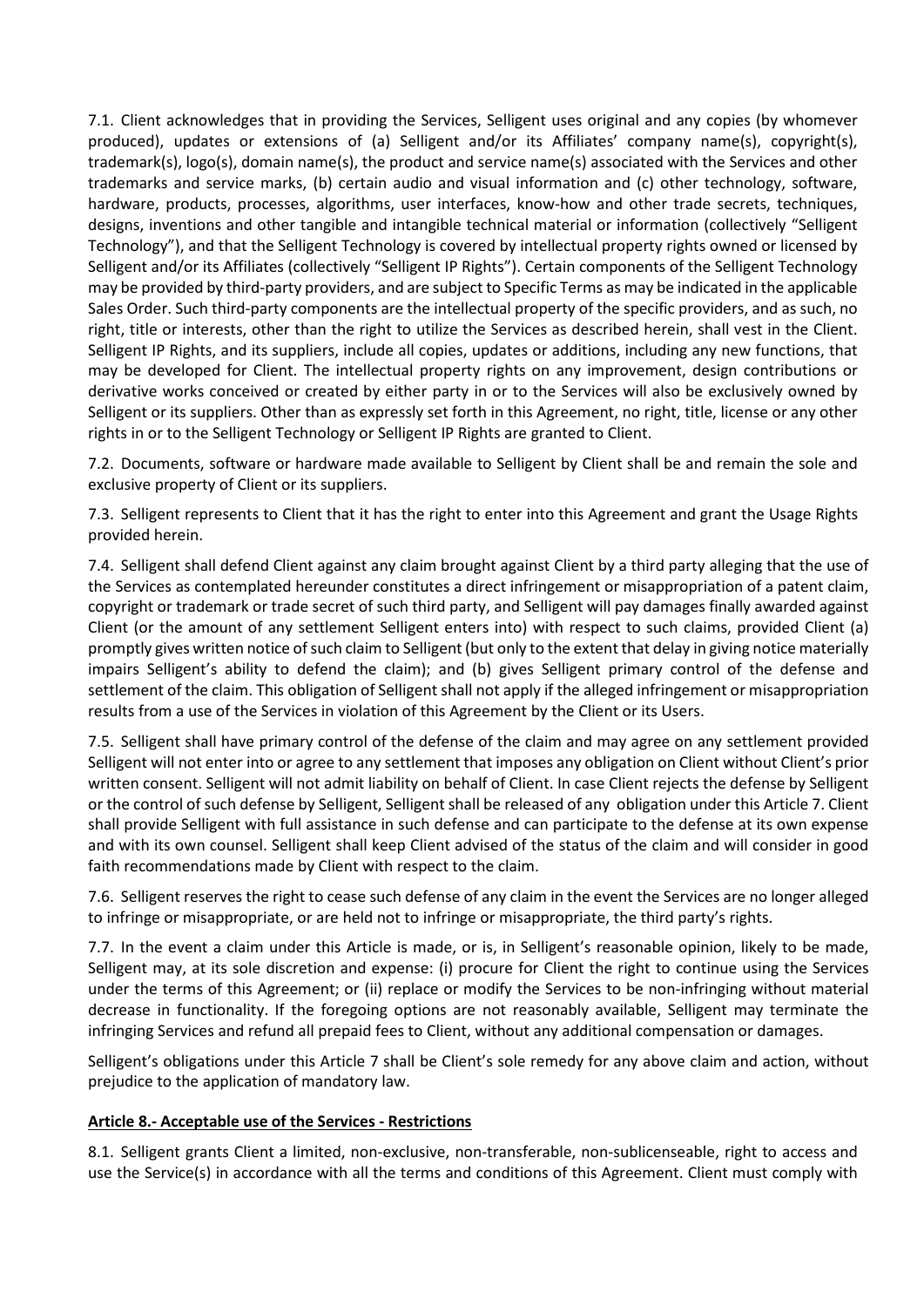the Acceptable Use Policy ("AUP") of Selligent, as may be updated from time-to-time by Selligent, on notice to the Client, currently available at: [https://www.selligent.com/acceptable-use-policy.](https://www.selligent.com/acceptable-use-policy)

Client further agrees to:

- (i) Use the Services and the Platform in accordance with the Documentation, best practices and generally accepted code of conduct.
- (ii) Not to license, sublicense, sell, resell, rent, lease, transfer, assign, distribute, time-share or otherwise commercially exploit or make the Services available to any third party, other than as contemplated by this Agreement;
- (iii) Not to circumvent the User authentication or security of the Services or Platform or any host, network or account related thereto nor intentionally interfere with or disrupt the integrity or performance of the Services or the data contained therein;
- (iv) Not to send or store material which contains software viruses, worms, Trojan horses, or other harmful computer code, files, scripts, agents or programs or use low quality database, below market standard;
- (v) Not to use the Services or the Platform for activities or purposes for which the Platform or Services require specific certifications (e.g. they are not certified for Payment Card Industry (PCI) compliance or healthcare related data) or are not conceived (e.g. the sending of videos and the hosting of videos on the Platform and Services or using of bandwidth in an abusive manner by including large files in e-mails are forbidden), or in excess of the Platform Limitations (defined in the Documentation), or in a manner adversely affecting the Services' usability for Selligent, including other Selligent clients;
- (vi) Not to modify, copy or create derivative works based on the Services or Selligent Technology;
- (vii) Not to dissemble, reverse engineer, translate or decompile the Services or Selligent Technology (unless, and only to the extent, with respect to the Selligent Technology, this restriction is prohibited by applicable law) or purposefully access it with the intent to (A) build a competitive product or service, (B) build a product or service using substantially similar features, functions or graphics of the Services, or (C) copy any features, functions or graphics of the Services. Client may not access the Services if Client is a direct competitor of Selligent, except with Selligent's prior written consent. Client may not access the Services for purposes of monitoring its performance or functionality, or for any other benchmarking or competitive purpose.

8.2. In case of investigation by Selligent of the Platform or the Services in connection with services outages, security problems and any suspected breach of this Agreement, Client will cooperate and immediately act upon each reasonable request of Selligent to remove and/or adapt its own content and/or use of the Services (e.g. to avoid hindrance of Services' performance to other Selligent clients).

8.3. Selligent, at its own discretion or at the direction of any then-applicable third party service provider may suspend access to the IP address(es), and as the case may be the Services, because of a violation of Article 8.1 or an actual or reasonably apparent imminent attack or unauthorized access, until such violation, attack or unauthorized access is remedied. Selligent will use commercially reasonably efforts to provide Client with advance notice of such suspension. Any action requested by Selligent due to a misuse of the Services or the Platform shall be invoiced to Client at the agreed rates for Project Services.

8.4. In the event of any temporary blocking as described in this Article 8, Client shall not be entitled to any refund, except where such suspension is demonstrably abusive or not grounded on legitimate elements.

8.5. Third-Party Providers - Any exchange of data or other interaction between Client and a third party provider (other than any subcontractor or agent performing any obligation of Selligent under this Agreement), and any purchase by Client of any product or service offered by any third party provider, is solely between Client and such third party provider.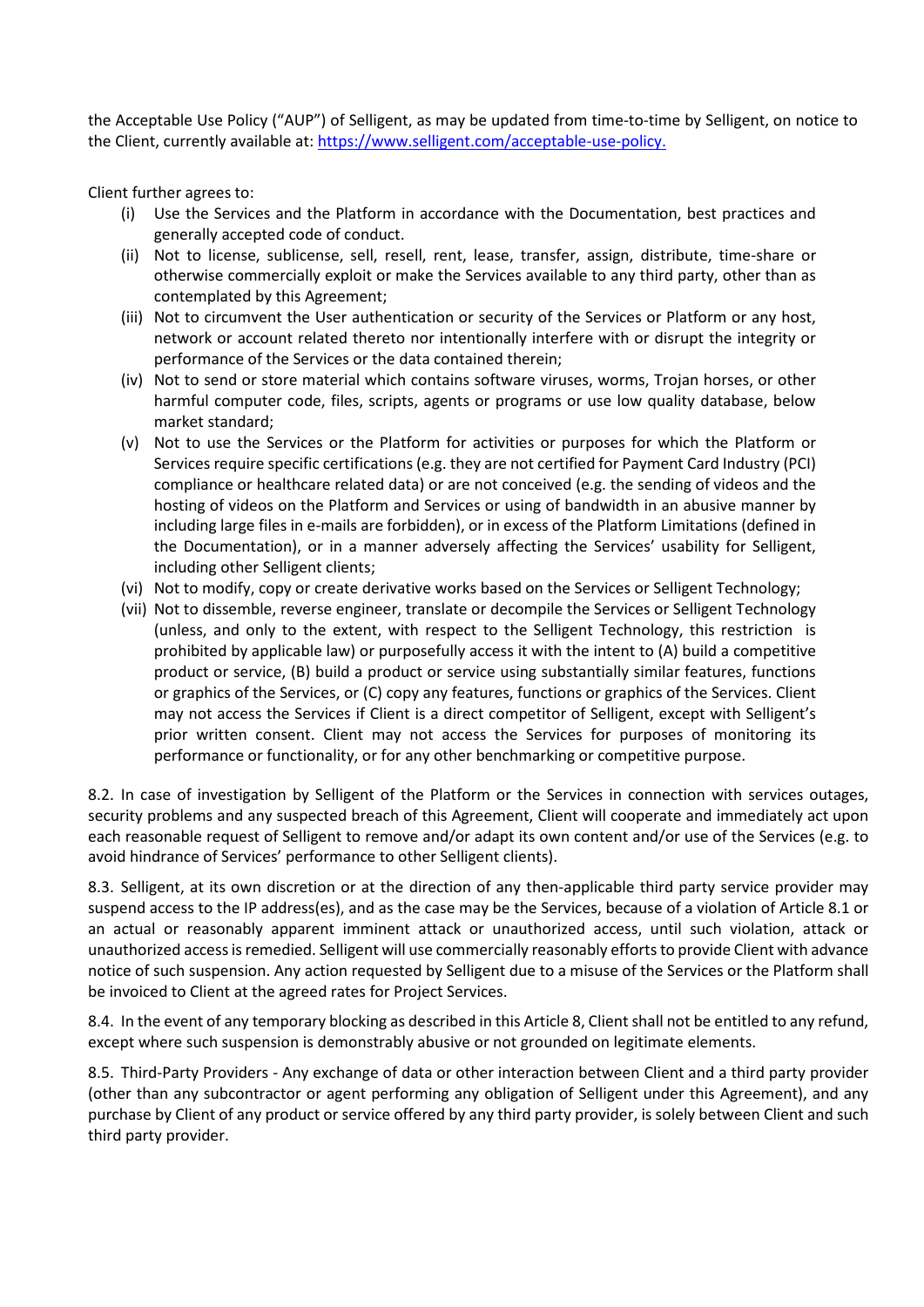8.6. Subject to this Agreement, Client shall defend, indemnify and hold Selligent harmless against any loss or damage (including reasonable attorneys' fees) incurred in connection with claims made against Selligent by a third party in relation to Client Data or alleging that Client's illegal or unauthorized use of the Services infringes the rights of, or has otherwise harmed, a third party, provided Selligent (a) promptly gives written notice of the claim to Client (but only to the extent that delay in giving notice materially impairs Client's ability to defend the claims); and (b) gives Client primary control of the defense and settlement of the claim.

8.7. Client shall have primary control the defense of the claim and may agree on any settlement, provided Client will not enter into or agree to any settlement that imposes any obligation on Selligent without Selligent's prior written consent. Client will not admit liability on behalf of Selligent. In case Selligent rejects the defense by Client or the control of such defense by Client, Client shall be released of any indemnification obligation under this paragraph. Selligent shall provide Client with full assistance in such defense and is allowed to participate to the defense at its own expense and with its own counsel. Client shall keep Selligent informed of the status of the claim and will consider in good faith recommendations made by Selligent with respect to the claim.

# **Article 9.- Limitation of liability**

9.1. Except for what is specifically provided for below, the parties' liability is governed by the liability rules under the governing law.

9.2. Without prejudice to the application of mandatory law, each parties' liability shall, in any case be, limited to the twelve (12) months value of the Subscription Services fee (see the Sales Order), whether in contract or in tort.

9.3. No party shall be liable for consequential damage or loss, such as loss of revenues or profits, of commercial opportunities, of data or of use of data, damage to the brand or know-how, third party claims, whether in tort on in contract, whether or not it knew of the possibility of such loss.

9.4. With regard to Project Services and Support Services, Selligent undertakes to comply with generally accepted professional standards and Selligent's liability is limited to those operations by Selligent necessary to rectify a Service that does not meet generally accepted professional standards. However, if it becomes apparent that Selligent personnel must attend when the operating incident is not attributable to Selligent, this Service will be invoiced.

9.5. Nothing in this Agreement excludes the liability of either party (a) for death or personal injury caused by its negligence or (b) for fraud or fraudulent misrepresentation.

# **Article 10.- Confidentiality**

10.1. "Confidential Information" refers to any information of a party ("Disclosing Party") disclosed by or on behalf of the Disclosing Party to the other party ("Receiving Party"), whether orally or in writing, that is designated as confidential or that reasonably should be understood to be confidential given the nature of the information and the circumstances of the disclosure (including pricing and other terms reflected in all Service Order(s)), the Service(s), the Selligent Technology, business and marketing plans, trade secrets, technology and technical information, product designs, methods, processes, code, data, inventions, apparatus, statistics, programs, research, development, information technology, network designs, passwords, sign-on codes, usage data, the Documentation and the terms of this Agreement. Confidential Information shall not include any information that: (a) is or becomes generally known to the public without breach of any obligation owed to the Disclosing Party; (b) was known to the Receiving Party prior to its disclosure by the Disclosing Party without breach by any third party of any obligation owed to the Disclosing Party; (c) was independently developed by the Receiving Party without breach of any obligation owed to the Disclosing Party; or (d) is received from a third party without being subject to any confidentiality obligation.

10.2. Each party agrees that it will not use in any way for its own account or the account of any third party, any Confidential Information, except that each party may use the Confidential Information to perform its obligations or exercise its rights under this Agreement, and each party will take reasonable care and precaution to protect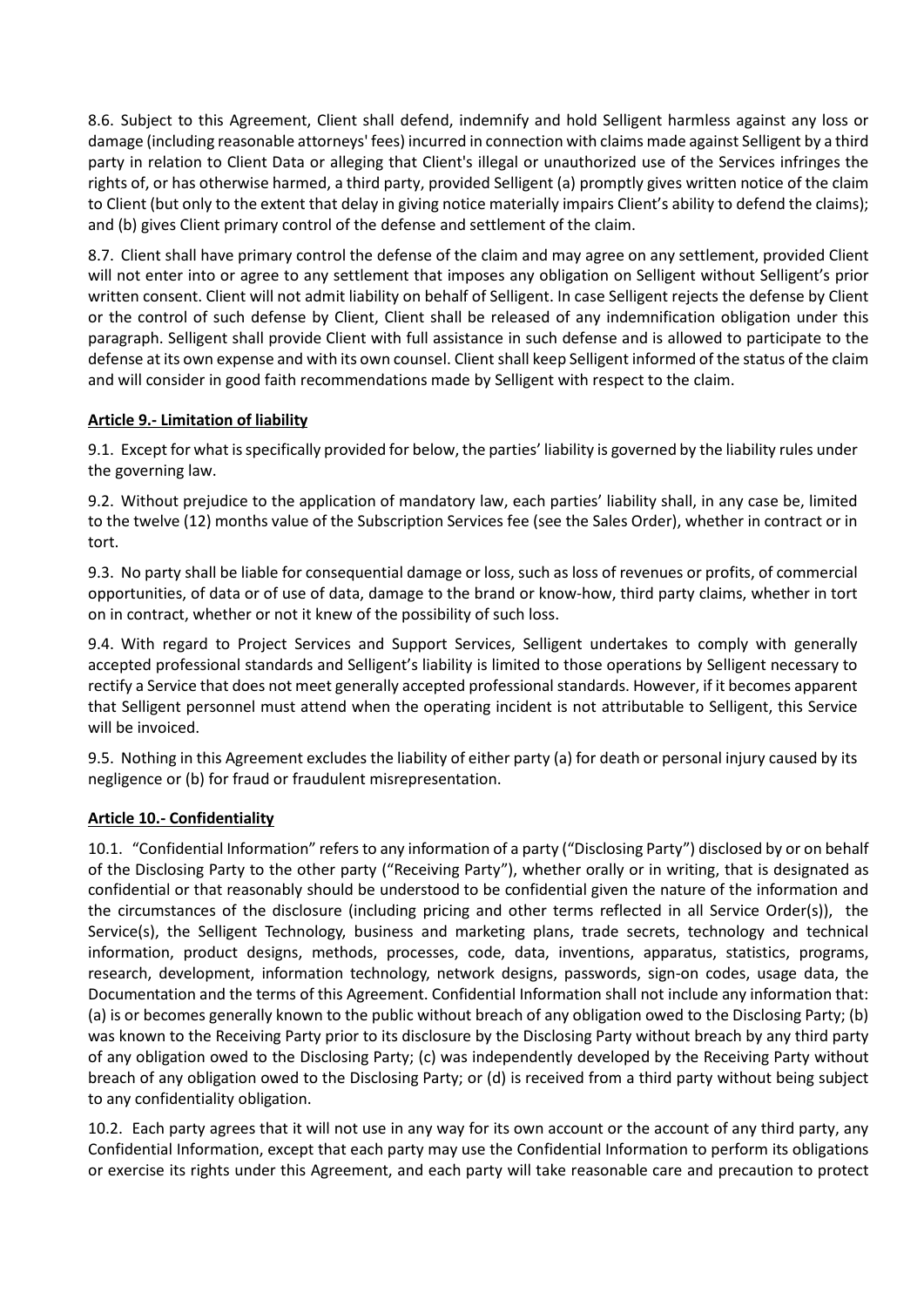the confidentiality of such information. Reasonable care and precaution mean those steps the Receiving Party takes to protect its own similar Confidential Information, but which shall not be less than reasonable standard of care.

10.3. Such non-disclosure obligations shall not apply to information that (a) was already rightfully known to the Receiving Party prior to disclosure by the Disclosing Party hereunder; (b) became part of the public domain after its disclosure or was part of the state of the art at the time of disclosure, provided, in both cases, that this was not the result of a violation of a confidentiality obligation with respect to the party that transmitted the Confidential Information; (c) has been rightfully received from a third party not under obligation of confidentiality; (d) has been approved for release by written authorization; or (e) was independently developed by a party without the use of the Confidential Information.

10.4. Each party agrees that Confidential Information remains, in any event, the property of the Disclosing Party.

10.5. Disclosure of Confidential Information is only permitted to the legal representatives, agents, suppliers, service providers or subcontractors of the parties within the limit of what they need to know to perform the tasks incumbent upon them.

10.6. The parties undertake to inform the persons to whom the information is transmitted of its confidential nature. They also agree to have their suppliers, service providers or subcontractors sign a confidentiality undertaking in terms similar to the one they have subscribed to hereby, it being understood that the parties are guarantors of compliance by the persons referred to in this paragraph of this confidentiality obligation.

10.7. If the Receiving Party is compelled by law or judicial or regulatory order to disclose Confidential Information of the Disclosing Party, it shall (a) provide the Disclosing Party with reasonable prior written notice of such compelled disclosure (to the extent legally permitted); (b) provide the Disclosing Party with reasonable assistance and cooperation, at Disclosing Party's cost, if the Disclosing Party wishes to contest or limit the disclosure; and (c) only disclose that Confidential Information necessary to comply with such order as determined by counsel at Disclosing Party's reasonable cost.

10.8. Upon the written request of Disclosing Party at any time throughout the Subscription Term or upon expiration or termination of this Agreement, Receiving Party shall at its option, and if legally permissible, return or destroy (and certify such destruction in a signed writing) all Confidential Information of Disclosing Party, including all copies thereof, whether in physical or electronic form; provided, however, that Selligent and its Affiliates may retain an archival set of its working papers and a copy of Client's Confidential Information for ensuring compliance with applicable laws, regulations and professional standards regarding documentation of work performed under this Agreement. To the extent that it is impracticable to return or destroy any Confidential Information, and with respect to any information retained for archival purposes, Receiving Party shall continue to maintain the confidentiality of such information in accordance with this Agreement for as long as such information is retained.

10.9. This Confidentiality obligation shall survive the termination of this Agreement for a period of three (3) years.

# **Article 11.- Term**

This Agreement shall come into effect on the Effective Date and will remain in force so long as there is at least one active Service Order in place, unless earlier terminated in accordance with Article 12 below. Except otherwise stated in an applicable Sales Order, each Subscription Service is sold for a minimum Subscription Term of twelve (12) months as of such Subscription Service Start Date (i.e. password and log-in delivered to Client). Each Sales Order will renew in accordance with the renewal conditions set forth in such Sales Order. Renewals will automatically pertain to all Subscription Services of the Sales Order.

# **Article 12.- Termination**

12.1. Either party may by written notice served on the other party terminate this Agreement immediately without any court intervention if the other party is in material breach of its obligations under this Agreement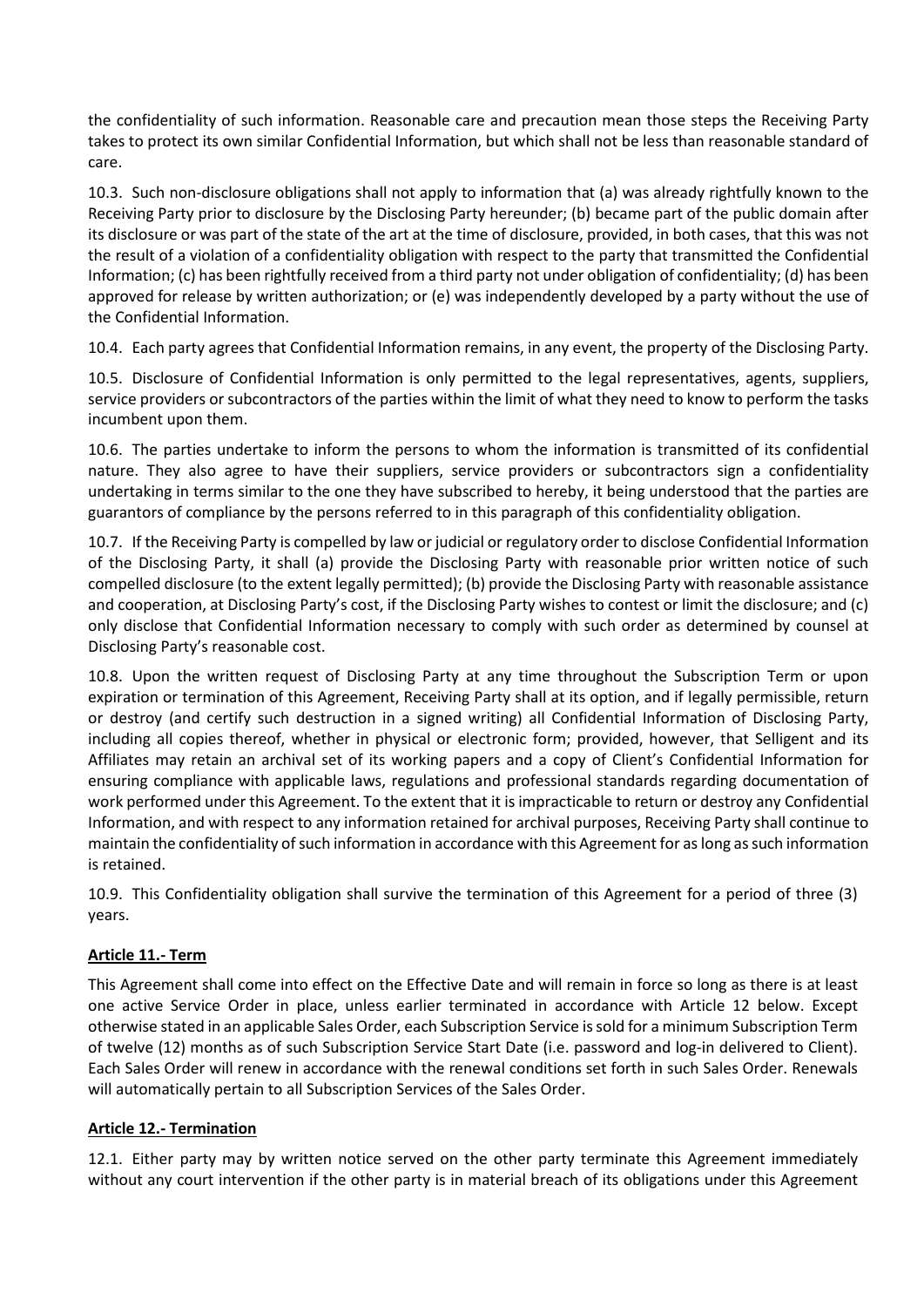and, if such breach is remediable, fails to remedy that breach within a period of thirty (30) calendar days after receipt of notice in writing requiring it to do so. Moreover, should Client remain in breach of its payment obligation notwithstanding two (2) written reminders to pay within seven (7) calendar days each, Selligent has the right to deactivate Client's passwords and log-ins and/or to block access to the Services, whereby the contractually agreed fees will remain due for the period during which access was blocked and/or passwords and log-ins deactivated and Client will be solely responsible for all consequences that result from the blocking and the deactivation, without possibility of recourse against Selligent.

12.2. Selligent is entitled to terminate this Agreement immediately without any court intervention nor notice period (i) for any material violation by Client that risks the safety, security or reputation of any network, person or entity, or for violation of Selligent applicable use of the Services as set forth in Article 8 or (ii) in the event Client becomes a competitor, directly or indirectly as a result of its direct or indirect shareholders.

12.3. In the event of the premature termination of the Agreement due to Selligent breaching its obligations, Selligent will reimburse Client the portion of any fees that have been paid in advance by Client and cover the period during which the Services have not been provided.

12.4. In the event of the premature termination of the Agreement due to Client breaching its obligations, Client must pay (i) all of the Subscription Services fees provided for in this Agreement and (ii) the Project Services and Support Services provided up to the termination date.

12.5. Notwithstanding any termination of this Agreement, the provisions of this Agreement that by their nature should survive the termination, shall survive the termination of this Agreement.

# **Article 13.- Fees & Payment**

**13.1 Fees.** Client shall pay all fees specified in all executed Services Order hereunder. All fees are quoted in EURO, excluding VAT or any other relevant taxes. Except as otherwise provided in this Agreement, fees are nonrefundable.

**13.2 Invoicing & Payment.** Fees for the Services will be invoiced in accordance with the terms in the relevant Service Order. Invoices are payable within thirty (30) calendar days from the date of invoicing. In the event of late payment, Selligent will automatically (no notice of non-performance being required) be entitled to (i) an interest for late payment that is equal to the ECB base rate + 8%, rounded up to the next half percentage point and (ii) a fixed sum of minimum €100 as compensation for administrative and other expenses and that Selligent is also entitled to obtain reasonable compensation from Client for any recovery costs exceeding the fixed sum of €100 and incurred due to Client's late payment.

13.3 Indexation. All fees applicable pursuant to this Agreement are adjusted each year on the anniversary date of the Subscription Term Start Date, as defined in the relevant Sales Order, depending on the variations in the Syntec price index (hereafter the "**Index**"), using the formula:

P1 = (P0 X S1)/S0 where:

- P1 = New Fee for the year N

- P0 = Current Fee

- S1 = Index from the month before the month of the anniversary date of the Subscription Term Start Date for the year N

- S0 = Index from the month before the month of the anniversary date of the Subscription Term Start Date for the year N-1

Example:

Subscription Term Start Date: 15 March 2019 – Monthly Subscription Fee of €5,000 The first indexation shall take place on 15 Mars 2020 as follows:  $PO = £5,000$ 

S1 = [102] (index of February 2020, published beginning of March 2020)

S0 = [101] (index de February 2019, published beginning of Mars 2019)

P1 =  $(5,000*102)/101$  = €5,049.50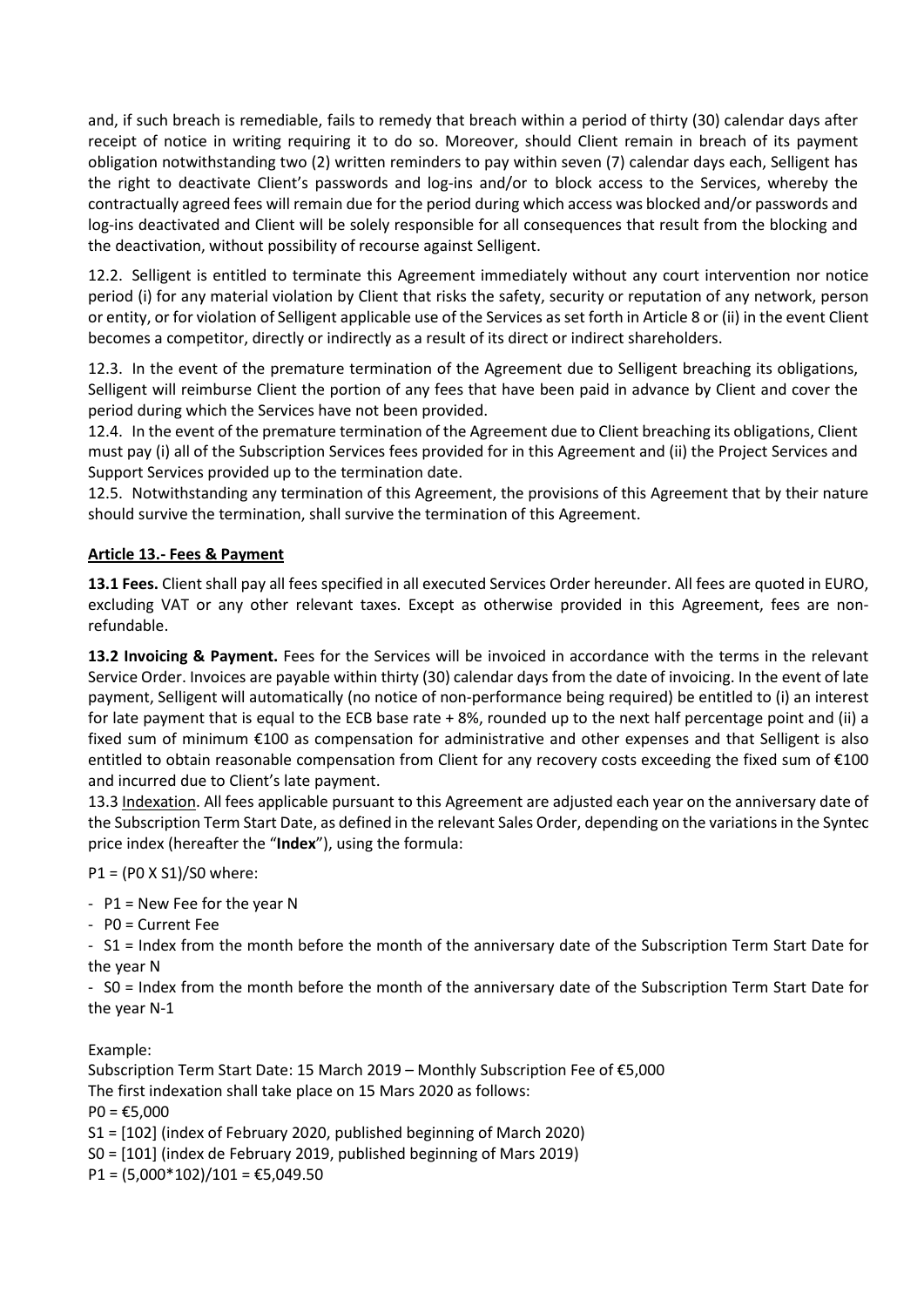#### **Article 14.- Commercial reference**

Client authorizes Selligent to use the following information as a commercial reference in publications, events and actions to promote Selligent's products and services: Client's name and information that is publicly known about Client (including Client's logo). Client can revoke this authorisation at any time in writing without any justification.

#### **Article 15.- General Provisions**

**15.1**. **Entire Agreement – Severability -** The Agreement is the entire agreement between the parties relating to subject matter hereof, and supersedes all prior or simultaneous agreements, negotiations or statements.

Any commercial offer issued by Selligent under this Agreement shall be valid for a maximum period of three (3) months.

The interconnected environment of cloud computing is subject to rapid and substantial change of operational, legal and data security requirements parameters. As a result, this Agreement may need to be amended from time to time. Any such change will be notified to Client by email and shall be applicable immediately. Substantial change of such parameters includes any substantial change of the digital technology industry and enactment of local, national or international law or regulation applicable to the Selligent products and services, in particular as regards data security.

Subject to the above, this Agreement may not be released, discharged, amended or modified in any manner, except by an instrument in writing signed by a duly authorized officer or representative of each party.

In case any provision of this Agreement is held invalid or unenforceable for any reason, the remaining provisions shall continue in full force without being impaired. Client and Selligent shall act in good faith to replace any invalid provision with a valid one that most closely approximates the intent and economic effect of the invalid provision.

**15.2**. **Other Documents** - No terms, provisions or conditions of any purchase order, acknowledgment or other business form that Client may use in connection with the purchase of any Service will have any effect on the rights, duties or obligations of the parties under, or otherwise modify this Agreement, irrespective of any failure of Selligent to object to such terms, provisions or conditions. Service Orders are non-cancelable and nonrefundable except as expressly provided otherwise.

**15.3**. **Governing Law – Limitation** - This Agreement is governed by and construed under Italian law, without reference to its conflicts of law principles (i.e. in the event of any conflicts, Italian law, rules and regulations shall prevail and govern). Any dispute in connection to this Agreement shall be subject to the exclusive jurisdiction of the courts of Milan. Any claim before a court in connection with this Agreement can only be initiated by the signing entity and is subject to a limitation period of one (1) year as of the date when the facts giving rise to such claim are known or should have been known by the claimant.

**15.4**. **Force Majeure -** Neither party shall incur any liability to the other for any failure to perform any of its obligations under this Agreement to the extent such failure is caused by events, occurrences or causes beyond its reasonable control and without any negligence on the part of the party seeking protection under this Article. Such events shall include, without limitation, acts of God, strikes, lockouts, riots, acts of war, terrorism, earthquake, fire or explosions. The inability to meet financial obligations is expressly excluded from this Article. Each party shall use best effort to minimise and reduce any period of delay caused by any event of force majeure. Should the force majeure event continue for a period longer than thirty (30) days, then either party shall be entitled to terminate this Agreement upon written notice and no further obligation shall be owed by such party to the other party in respect thereof.

**15.5**. **Assignment** - Except as provided for elsewhere in this Agreement, the parties shall not assign this Agreement (or any portion thereof) without the other party's written consent, which shall not be unreasonably withheld. Each party may assign this Agreement in connection with a merger, reorganization, or sale of all or substantially